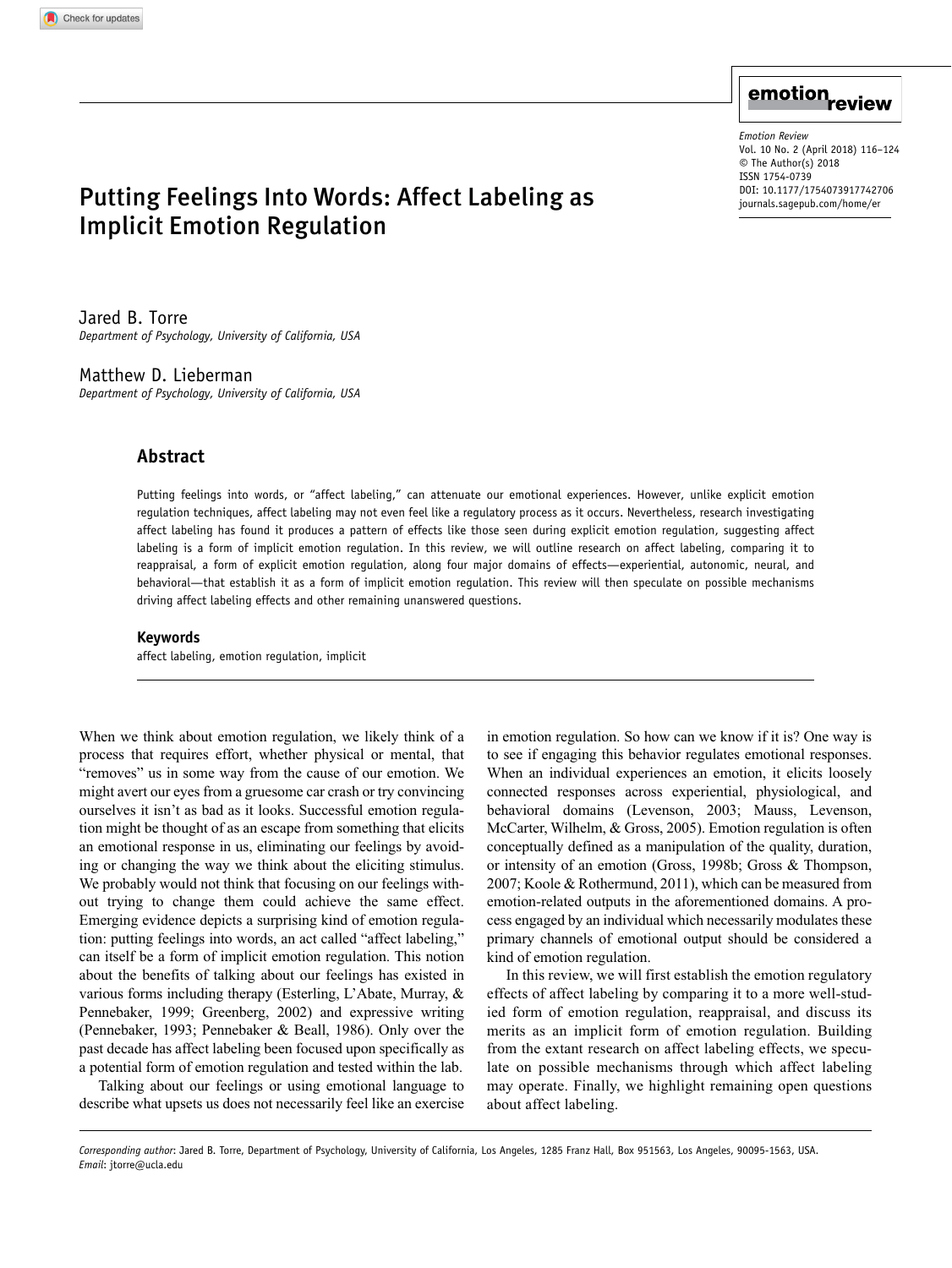# **Emotion Regulatory Effects of Affect Labeling**

To demonstrate an accepted pattern of emotion regulation effects, we turn first to a characterization of the well-studied form of emotion regulation "reappraisal." One form of reappraisal is the reinterpretation of an emotionally evocative stimulus in order to alter its emotional impact (Gross, 1998a). In the examples of emotion regulation provided earlier, convincing ourselves a car accident isn't as bad as it looks is an attempt at reappraisal; we have initially appraised the wreck as potentially lethal or injurious to those involved and have reinterpreted the observed damage as hopefully cosmetic. Reappraisal has two major variations: "reinterpretation" wherein an evocative stimulus is reinterpreted to alter its emotional impact and "distancing" wherein an individual reduces the relevance of an evocative stimulus to themselves. For this manuscript, we will be discussing primarily the reinterpretation form of reappraisal though in any cases arguments will apply to both variants. In line with the domains of emotion effects listed before, engagement of reappraisal through reinterpretation can alter subjective experience of an emotion as measured through self-report (Blechert, Sheppes, Di Tella, Williams, & Gross, 2012; Kalisch et al., 2005; McRae, Ciesielski, & Gross, 2012; McRae, Jacobs, Ray, John, & Gross, 2012; Ray, McRae, Ochsner, & Gross, 2010); autonomic arousal (Kalisch et al., 2005; Kim & Hamann, 2012; McRae, Ciesielski, et al., 2012; Ray et al., 2010; Urry, van Reekum, Johnstone, & Davidson, 2009); and through observation of emotion-related behaviors such as overt physical expression of emotion (Gross, 1998a, 2002), risk-taking (Park & Lee, 2011), and reaction times during interpersonal evaluation (Blechert et al., 2012). In the neural domain, several meta-analyses of neural activations during reappraisal through reinterpretation each identified the following prefrontal regions often associated with cognitive control as more active during emotion regulation via reappraisal through reinterpretation: ventrolateral prefrontal cortex (vlPFC), dorsolateral prefrontal cortex (dlPFC), supplementary motor area (SMA), and anterior cingulate cortex (ACC; Buhle et al., 2014; Diekhof, Geier, Falkai, & Gruber, 2011; Frank et al., 2014; Kalisch, 2009; Kohn et al., 2014). Of these meta-analyses, those that looked at deactivations due to reappraisal through reinterpretation also found significant reductions in amygdala activation, a region associated with emotion generation. Some evidence points specifically to the inhibitory role of vlPFC in reappraisal (Golkar et al., 2012; Ochsner, Silvers, & Buhle, 2012), emotion regulation (Berkman & Lieberman, 2009; Hooker & Knight, 2006), and self-control more broadly (Cohen, Berkman, & Lieberman, 2012; Cohen & Lieberman, 2010; Tabibnia et al., 2014; Tabibnia et al., 2011), as well as the inverse relationship between vlPFC activity and amygdala activity during reappraisal through reinterpretation (Banks, Eddy, Angstadt, Nathan, & Phan, 2007; Ochsner, Bunge, Gross, & Gabrieli, 2002).

Like reappraisal, the term "affect labeling" also describes a collection of related variations. As the research discussed in this section will show, affect labeling can involve labeling one's own feelings (e.g., "I feel angry") or labeling the emotionally evocative aspect of an affecting stimulus (e.g., "That person looks angry" or "That is blood"). It can be engaged by speaking, writing, or even selecting among provided affect labels. To date, there has been almost no research aimed at disentangling these different kinds of affect labeling (cf. McRae, Taitano, & Lane, 2010). However, regardless of the specific form affect labeling takes, research on affect labeling has demonstrated a modulation of emotional output effects in the same experiential, autonomic, neural, and behavioral domains as found in other forms of emotion regulation.

### *Experiential Consequences of Affect Labeling*

It is unknown to what extent using self-report to measure the effects of verbalizing an emotional experience is itself an affectlabeling manipulation and may reduce our ability to observe effects that use self-report. Despite this, when participants apply affect labeling to emotionally charged stimuli, they tend to report diminished levels of affect compared to conditions that do not engage affect-labeling-related processing. When asked to label either observed emotional states in others or emotionally evocative objects, affect labeling significantly reduced distress in response to aversive images as well as pleasant feelings in response to positive images reported by participants when compared to viewing the stimuli without labeling. Interestingly, distress reduction from affect labeling was positively correlated within participants with distress reduction from reappraisal (Lieberman, Inagaki, Tabibnia, & Crockett, 2011). Labeling one's own emotional state also produced distress reductions during affect labeling which again correlated with distress reductions during reappraisal (Burklund, Creswell, Irwin, & Lieberman, 2014). Finally, labeling the emotion depicted in images has also been shown to reduce self-reported experience of negative valence and arousal from aversive images; reduce self-reported experience of positive valence within pleasant images; reduce self-reported physical symptoms after viewing negative images (Constantinou, Bogaerts, van Diest, & van den Bergh, 2013; Constantinou et al., 2015; Constantinou, van Den Houte, Bogaerts, van Diest, & van den Bergh, 2014); as well as reduce self-reported experience of sadness when rating images of evocative stimuli as either "pleasant," "neutral," or "unpleasant" (S. F. Taylor, Phan, Decker, & Liberzon, 2003). Though this may not always be the case (cf. Matejka et al., 2013), within the domain of subjective experience of emotion, affect labeling can diminish feelings of both positive and negative affect and these reductions within individuals correlate with similar reductions from reappraisal.

# *Autonomic Consequences of Affect Labeling*

Though there may not be consensus on precisely what profiles of specific emotions look like in the autonomic domain, it is generally accepted that the experience of emotional events produces a measurable autonomic signal (Ekman, Levenson, & Friesen, 1983; Kragel & LaBar, 2014; Kreibig, 2010; Levenson, 2003) that is tethered to other measures of emotional reactance (Daubenmier, Hayden, Chang, & Epel, 2014; Mauss et al.,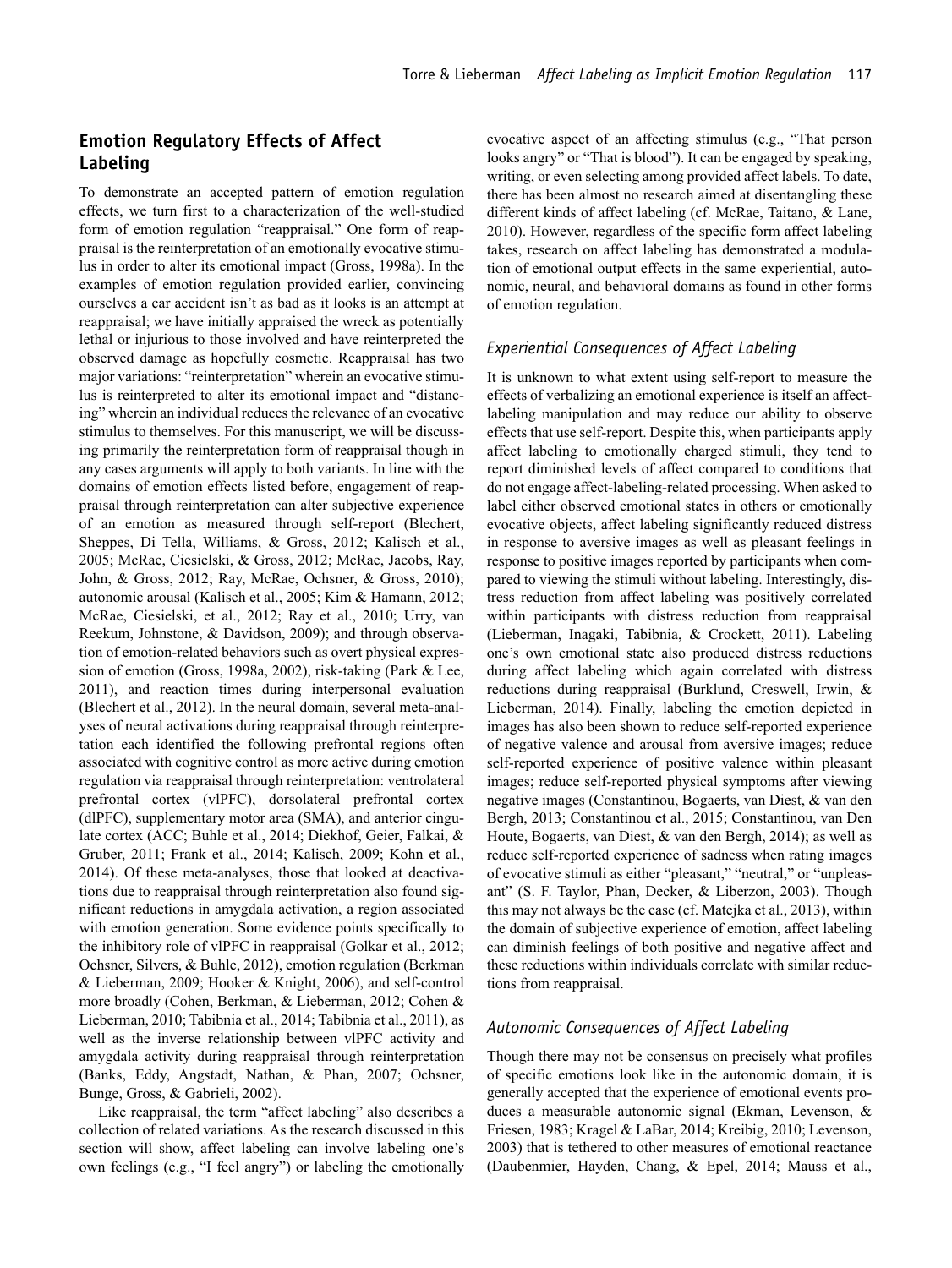2005; Yang et al., 2007) and can be altered via emotion regulation processes (Gross, 2015).

Affect labeling has demonstrated two kinds of autonomic reductions: immediate and delayed effects. In several cases, affect labeling produced immediate reduction of autonomic responses to an emotional event. Rating anger felt on a scale after emotional induction demonstrated an autonomic profile of reduced emotional reactivity including decreased heart rate, decreased cardiac output, and increased total peripheral resistance (Kassam & Mendes, 2013), which is suggestive of movement away from a state of anger (Mendes, Major, McCoy, & Blascovich, 2008). Verbalizing an emotional experience prompted by negative images, compared to stating facts about an experience, decreased skin conductance responses and voice pitch, indicating lower arousal (Matejka et al., 2013). When comparing the application of subjective affect labels (i.e., words describing one's own emotional state) against objective affect labels (i.e., words describing the eliciting stimulus) to aversive images, skin conductance responses showed more reduction during the application of objective affect labels (McRae, Taitano, et al., 2010).

In other cases, autonomic effects of affect labeling are not immediately evident but exhibit a longer term delayed effect. Participants who viewed an aversive film and spoke about their emotions demonstrated increased physiological responses (lower skin temperature and higher skin conductance) in an initial session, but showed reduced physiological responses and increased self-reported positive affect 48 hours later when viewing the film a second time (Mendolia & Kleck, 1993). Participants who were shown images of spiders demonstrated decreased skin conductance 8 days later when shown these same stimuli but only when images were initially presented with negative word labels (Tabibnia, Lieberman, & Craske, 2008). Similarly, patients with clinically diagnosed arachnophobia who engaged in affect labeling during an initial session with a live, caged tarantula present demonstrated greater decreases in skin conductance response during a second session 1 week later compared to patients who engaged in distraction, reappraisal, or mere exposure alone (Kircanski, Lieberman, & Craske, 2012). Importantly, for patients assigned to the affect-labeling condition in this study, the more negative affect words used by the patient, the greater the reduction in skin conductance as well as the more progress made in the exposure therapy during the second session 1 week later. Finally, combining affect labeling with exposure produced greater reductions in skin conductance responses over the course of an 8-day procedure for patients with public speaking anxiety, compared to exposure alone (Niles, Craske, Lieberman, & Hur, 2015).

### *Neural Consequences of Affect Labeling*

Affect labeling has been shown to elicit increased vlPFC and decreased amygdala activity compared to other conditions which also require processing an evocative stimulus but importantly do not require labeling affect, such as gender labeling (Burklund, Craske, Taylor, & Lieberman, 2015; Lieberman et al., 2007; S. E. Taylor, Eisenberger, Saxbe, Lehman, &

Lieberman, 2006), affect matching (Hariri, Bookheimer, & Mazziotta, 2000; Payer, Baicy, Lieberman, & London, 2012; Payer, Lieberman, & London, 2011), and passive observation of expressive faces (S. F. Taylor et al., 2003) or aversive scenes (Burklund et al., 2014). A meta-analysis of amygdala activity across a variety of tasks reported labeling emotions observed within evocative stimuli yields significantly decreased odds of amygdala activity relative to passively viewing those stimuli (Costafreda, Brammer, David, & Fu, 2008). Additionally, patients with brain lesions were significantly impaired in their ability to track the emotional state of a film character using a dial with labels from "extremely negative" to "extremely positive" to the extent they had a damaged right vlPFC (Goodkind et al., 2012), suggesting necessary involvement of vlPFC in the affect-labeling process. Reported negative connectivity between vlPFC and amygdala while participants perform an affect-labeling task (Foland et al., 2008; Hariri et al., 2000; Lieberman et al., 2007; Payer et al., 2012; Payer et al., 2011; S. E. Taylor et al., 2006) suggests the two regions are in close communication during affect labeling. Importantly, using dynamic causal modeling, increased output from vlPFC (and not other prefrontal regions) was identified as the cause of decreased amygdala activity during affect labeling further suggesting the role of vlPFC in the down-regulation of amygdala responsiveness (Torrisi, Lieberman, Bookheimer, & Altshuler, 2013).

### *Behavioral Consequences of Affect Labeling*

Emotions are functional and often prepare us both mentally and physically to take certain actions (Frijda, 1986; Levenson, 1999). If emotional states are altered, then we would expect downstream behavioral effects which arise from these emotions to be altered as well. Affect labeling encouraged greater progress through exposure therapy for patients with a clinical fear of spiders (e.g., moving physically closer to the spider) compared to reappraisal, distraction, or exposure alone (Kircanski et al., 2012); decreased independently rated observations of difficulty describing emotional experience and tension in response to watching an aversive film (Mendolia & Kleck, 1993); decreased observed levels of anxiety by the parents of adolescent girls who used electronic diaries to log their emotional states (Morelen, Jacob, Suveg, Jones, & Thomassin, 2013); and increased test performance for students who wrote about their test-related anxieties before taking a math test (Ramirez & Beilock, 2011).

# **Affect Labeling as Implicit Emotion Regulation**

Affect labeling has demonstrated a profile of regulatory effects that very closely resembles more widely accepted forms of emotion regulation, specifically reappraisal, despite seeming unlikely. In fact, people tend to have a strong lay theory that affect labeling shouldn't work at all. When asked on a trial-bytrial basis how much distress they would feel in response to an aversive image, participants correctly predicted that they would feel *less* distress if they engaged in reappraisal but incorrectly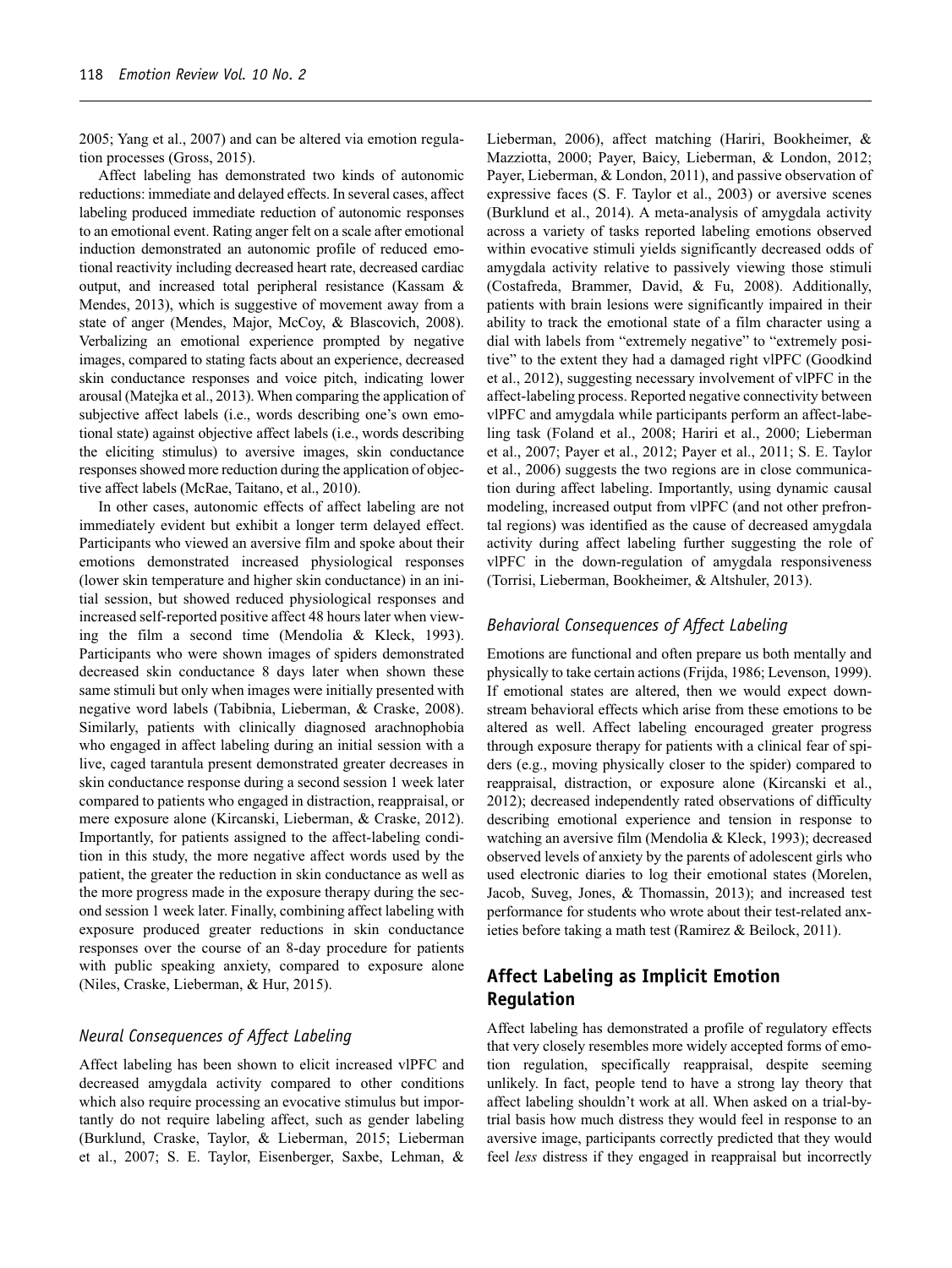predicted that they would feel *more* distress if they engaged in affect labeling, even when making these predictions after themselves reporting reduced distress during an actual affect labeling task (Lieberman et al., 2011). Individuals are largely unaware of the regulatory effects of affect labeling and allow these strong lay theories of how emotion regulation *ought* to work countermand their actual experiences with it. This impressive failure to accurately predict the direction of regulatory effects from affect labeling has an interesting implication for its placement within the larger emotion regulation literature. A defining characteristic of implicit emotion regulation is that it does not require conscious supervision or explicit intention, yet still alters an emotional experience (Koole & Rothermund, 2011). Given that individuals seem to believe affect labeling performs precisely the opposite to how it does, intent to regulate one's emotions is not required for affect labeling to be effective and can operate even without a regulatory goal present. However, implicit forms of emotion regulation are also often thought not to require effort to deploy as is the case with habituation, fear extinction, or emotional conflict adaptation (Gyurak, Gross, & Etkin, 2011). Although it does not require intent to regulate an emotional experience for it to be effective, affect labeling is not effortless as it does require a conscious conversion of either the internal emotional experience or the external evocative stimulus into a linguistic symbol. In this way, affect labeling might feel like an explicit process because of the effort required, but its counterintuitive effects as a regulatory process without conscious awareness suggest it is indeed a form of emotion regulation, albeit an implicit one (Gyurak & Etkin, 2014).

# **Possible Mechanisms of Affect Labeling**

A major focus of the work on affect labeling thus far has been to establish if there is indeed a regulatory effect elicited. Mechanisms of affect labeling have not yet been directly investigated and as such our understanding of the critical processes involved remains a matter of speculation. In this section, we will outline a few possible candidates and discuss their merit as underlying mechanisms of affect labeling.

### *Distraction*

A claim could be made that affect labeling operates via distraction; requiring application of language to an evocative stimulus momentarily distracts us from fully processing and engaging the stimulus as we would have otherwise, thus resulting in diminished effects. This account seems reasonable considering some evidence comparing affect labeling to distraction. Regulatory effects on self-reported distress of affect labeling and distraction did not differ significantly when compared directly (Lieberman et al., 2011). Additionally, successful distraction depends upon a similar profile of neural mechanisms as both reappraisal and affect labeling such as the vlPFC, SMA, and ACC, and yields reduced amygdala activity as well (McRae, Hughes, et al., 2010). However, for several reasons, this account seems unlikely. Many studies have compared affect labeling to gender labeling, another condition which requires a similar amount of attention diverted

from the evocative stimulus towards a label choice presented simultaneously. However, gender labeling does not show the same regulatory effects as affect labeling (Burklund et al., 2015; Lieberman et al., 2007; S. E. Taylor et al., 2006), which begins to suggest that simple distraction may not be sufficient explanation. Also, since emotion words have been shown to activate the amygdala (Straube, Sauer, & Miltner, 2011), we might even expect to see increased activation of amygdala in affect-labeling trials instead of the decreased activation that is consistently demonstrated. Further, affect labeling was significantly more effective than distraction during exposure therapy (Kircanski et al., 2012). If affect labeling effects were driven entirely by a distraction-related mechanism, we would not expect them to differ. Moreover, if affect labeling did operate by means of distraction, it becomes especially difficult to explain the time-delayed effects of affect labeling described earlier, especially in clinical studies. Distraction is cited as an impediment in the treatment of anxiety disorders, whereas affect labeling demonstrates long-term benefits in clinical contexts (Craske, Street, & Barlow, 1989; Grayson, Foa, & Steketee, 1982). Rather than considered a distraction, processing words during presentation of an evocative stimulus may be considered by some a kind of interference instead. However, we believe the evidence presented, especially that of the comparing effects of affect labeling to gender labeling, makes interference a similarly unlikely mechanism through which affect labeling fully operates.

### *Self-Reflection*

To put our feelings into words we must first identify what those feelings are, requiring a degree of self-reflection. Being aware of and observing our own experiences, especially emotional experiences, is a primary feature of dispositional mindfulness (Baer, 2004), which has been linked to affect-labeling ability: individuals who exhibit higher levels of dispositional mindfulness also show stronger neural activations during affect labeling in several key areas including vlPFC and dlPFC, as well as greater decreases in amygdala, activations which suggest a more robust and effective neural response to affect labeling as a function of dispositional mindfulness (Creswell, Way, Eisenberger, & Lieberman, 2007). Emotional introspection, without explicit processing through language, has itself been shown to have a neural profile similar to what we would expect from successful emotion regulation: increased activity in vlPFC and decreased activity in amygdala (Herwig, Kaffenberger, Jäncke, & Brühl, 2010). With this evidence in mind, the important component in affect labeling could be self-reflection upon our emotions while the translation of these feelings into language may only serve to initiate the introspection process or as an external indicator that the self-reflection occurred. It might not be about language per se, but the steps required to get there. For example, an interesting line of work investigates the role of self-distancing in emotion regulation through self-reflection (Kross & Ayduk, 2017). This is particularly interesting given the focus of distancing as a major component in reappraisal as well.

It is, however, difficult to explain affect labeling effects through self-referential processes when applied to externally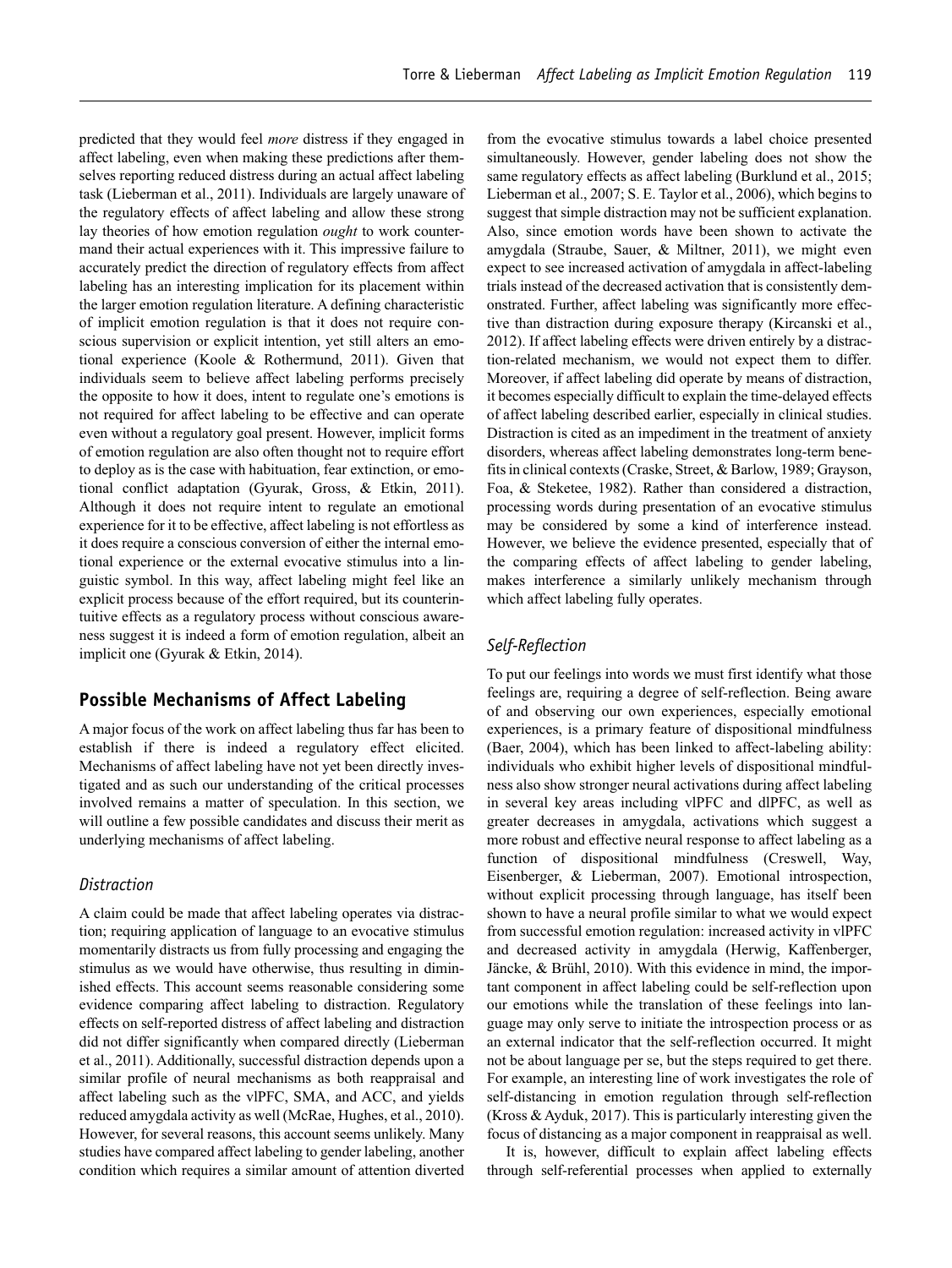focused stimuli, for example when we label the emotional expression in a face or the most aversive component within a depicted scene. Focusing on emotions within the self and emotions within others share many common neural substrates (Ochsner et al., 2004) though not all. It is possible that applying affect labels to the self and to others rely upon different underlying processes to operate, however it is also possible that the application of affect labels to external stimuli leans upon understanding of our own emotional experiences. In this way, application of affect labels to external stimuli may activate the same self-referential processes as when applied to internal stimuli. Exploring the dichotomy between internally focused and externally focused affect labeling and the potential overlaps between them remains an important avenue of future exploration, which may shed light upon the role self-referential processes play in affect labeling. If self-referential processes are critically involved, what then might this mean for emotional responses that are naturally more self-focused like shame and embarrassment? We might expect that if affect labeling works by engaging self-referential processes, then emotional events that are already highly self-focused may not see this additional benefit. One study discussed earlier, which looked at both anger and shame, showed affect labeling reduced feelings of anger but not feelings of shame (Kassam & Mendes, 2013). Though it is problematic to extrapolate from a single null finding, corroborating findings may suggest activation of self-referential processes is important to obtaining the regulatory effects we expect from affect labeling.

#### *Reduction of Uncertainty*

Emotions can often be nebulous feeling states. By applying a label to those states, or even to evocative but ambiguous stimuli, we may be reducing our uncertainty about them by categorizing them. It has been suggested that reduction of uncertainty may be the process through which affect labeling operates (Lindquist, Gendron, & Satpute, 2016; Lindquist, Satpute, & Gendron, 2015). As the originators of this theory point out, this may also help explain the amygdale-related findings in affect-labeling research, as the amygdala responds to uncertainty of stimuli (Whalen, 2007). However, further research is required to understand what role uncertainty might play in generating signals across the other emotion output domains. For example, are distress ratings or autonomic reactions also indicators of uncertainty in stimuli? If uncertainty is the underlying cause of the emotion being regulated, then we may very well see other channels of emotional output attenuated by reduction of this uncertainty. Uncertainty as the cause of an emotion seems likely for emotions like fear and anxiety, but less likely for other emotions such as anger or sadness (Smith & Ellsworth, 1985), both of which affect labeling has been shown to reduce (Kassam & Mendes, 2013; S. F. Taylor, Liberzon, & Koeppe, 2000).

### *Symbolic Conversion*

Affect labeling may also operate through abstraction by using language to convert stimuli into a symbolic representation. Several studies have shown that when affect labels are replaced

with more abstract labels of superordinate categories, we see a similar profile of effects. Participants who applied abstract "content labels" (e.g., "object," "animal," "human," "landscape") to aversive stimuli demonstrated a similar effectiveness in reducing self-reported affect as the affect-labeling condition (Constantinou et al., 2015; Constantinou et al., 2014). When participants classified pictures of aversive and threatening stimuli as either "natural" or "artificial" in origin, vlPFC activity increased, limbic activity in the amygdala decreased (Hariri, Mattay, Tessitore, Fera, & Weinberger, 2003), as did skin conductance responses (Tupak et al., 2014). Additionally, heightened amygdala activity viewing African American faces was reduced when the label "African American" was applied to the images (Lieberman, Hariri, Jarcho, Eisenberger, & Bookheimer, 2005). Interestingly, abstract thinking has been linked to activity in vlPFC (Bunge, Kahn, Wallis, Miller, & Wagner, 2003) and is critical in processing the meaning of abstract words (Hoffman, Jefferies, & Lambon Ralph, 2010). Abstract thinking about the causes of emotional states has also been suggested as an important component of reflecting upon feelings without increasing their negative impact, and as potentially important feature distinguishing harmful rumination from helpful self-reflection (Kross, Ayduk, & Mischel, 2005). It has been previously suggested (Wood, Lupyan, & Niedenthal, 2016) that converting the evocative stimulus to language is an act of categorization, allowing conscious exploration of the stimulus and causes, and signaling that the challenge has been dealt with. One may consider that once the higher processing prefrontal regions of the brain have the emotional information in symbolic format, there is no additional utility in having the alarm (e.g., amygdala) continue to signal for attention.

Symbolic conversion of the eliciting stimulus into affect language is an important component in affect labeling, though we do not rule out that certain nonaffect labels may be similarly effective. Thinking abstractly of one's emotions or of evocative stimuli through language more generally, thus inducing symbolic conversion via language, could also allow individuals to diminish their emotional experiences regardless of specifically processing the affective aspects of the stimulus. Perhaps abstraction of the stimulus through language removes an individual from the details or diminishes the immediate relevance of the evocative stimulus in a way that encourages psychological distancing, which has been shown to reduce negative affect through distancing language (Nook, Schleider, & Somerville, 2017).

### **Further Considerations**

Beyond understanding the mechanisms driving affect-labeling effects, many unanswered questions remain that require attention from future research. As interest and research in affect labeling grows, especially within the clinical domain, it becomes important to understand the limitations of affect labeling as an effective form of emotion regulation and acknowledge possible moderators and boundary conditions beyond which affect labeling may no longer be as effective. Further, understanding under what conditions affect labeling can and cannot operate may help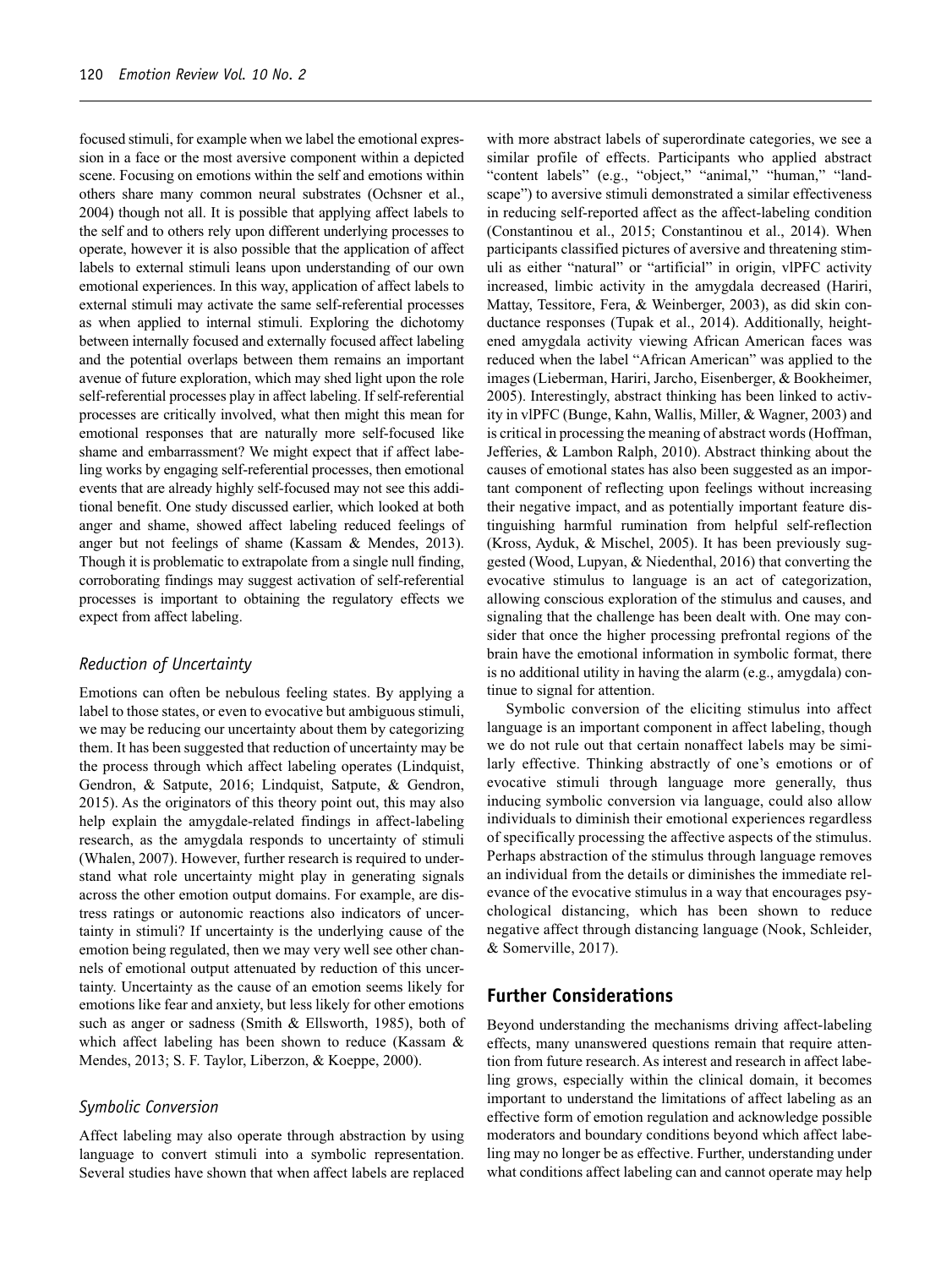identify the mechanisms which drive the effects and uncover ways to optimize the paradigm.

As described in the section on Autonomic Consequences of Affect Labeling, some paradigms of affect-labeling tasks report delayed longer term effect without immediate reductions in affect-related signal, while other single-session paradigms did show immediate reductions. Interestingly, nearly all studies reporting only delayed effects required participants to self-generate the affect labels themselves rather than have them provided (e.g., describing felt emotions as they occur compared to selecting provided affect labels from word choices on a screen), while none of the studies reporting immediate decreases did. In fact, the only reported case where affect labeling significantly *increased* self-reported affect or autonomic arousal during the initial exposure also required participants to self-generate and verbalize their emotional experiences (Mendolia & Kleck, 1993; Ortner, 2015). Similarly, expressive writing, which often involves participants writing about emotions surrounding negative past events with relatively little instruction otherwise, also demonstrates long-term benefits up to months later, though it may also leave individuals feeling more negative affect immediately after writing sessions (Baikie & Wilhelm, 2005; Esterling et al., 1999). Seemingly, when participants are provided affect labels to use, emotion regulation effects from affect labeling are observed immediately; however, when participants are required to self-generate the affect labels, emotion regulation effects are delayed and may even serve to temporarily increase reaction to the emotionally evocative stimulus. But the reason for this dichotomy remains unknown and, as of yet, untested. It could be that being provided labels is simply easier, reducing the choice space, making the labels more accessible, or even reducing need for introspection, any of which could possibly allow for individuals to more easily regulate their emotional responses in the moment. It is also possible that having labels provided encourages a kind of interpersonal emotion regulation process (Zaki & Williams, 2013) as the labels were provided by another individual (in these cases, the experimenter) and act as tacit signal of support or validation of the choices being made. It may also be that while self-generating labels may be more difficult and less effective in the immediate situation, those labels are ultimately more relevant to the individual generating them and lead to longer lasting effects as seen in expressive writing paradigms.

As with any new topic of inquiry, a host of similar questions remain unanswered about affect labeling. Earlier it was mentioned that affect labeling describes applying labels to our own feelings, the feelings of others, or emotionally evocative objects. Differences among these kinds of affect labeling are largely unknown as to date and investigation of these differences presents a significant opportunity to understand more about affect labeling. In fact, we know of only one study which has attempted to identify differences among any of these types of affect labeling (McRae, Taitano, et al., 2010), which found that under certain conditions, such as duration of exposure and type of stimulus, labeling the object is more effective at reducing autonomic response than labeling one's own feelings. Given the number of variables within this study, it is obvious that there may be many more important dimensions to affect labeling than have been studied and understood thus far.

Additionally, some evidence suggests that using more affectlabeling words leads to better outcomes (Kircanski et al., 2012), yet other research demonstrated a curvilinear relationship suggesting that some usage of affect labels is beneficial but using none or using too many may be detrimental (Niles, Byrne Haltom, Lieberman, Hur, & Stanton, 2016). Is there such thing as an overusage of affect labeling? Or perhaps the issue is with the intensity of the emotion in question and a failure to regulate through affect labeling no matter how frequently it is applied.

It has been shown in reappraisal that at higher levels of intensity, individuals prefer to engage in alternate regulation strategies like distraction (Shafir, Thiruchselvam, Suri, Gross, & Sheppes, 2016; Sheppes, Scheibe, Suri, & Gross, 2011). How does the intensity of affect impact affect-labeling success? Several of the delayed time effects discussed earlier were found in clinical populations. By the very definition of a phobia, targeting the specific phobias of clinical patients may induce a higher intensity affective response than is typically seen in everyday life. Might this also help explain why immediate reductions were not seen? What role does choice have in affect labeling as an emotion regulation strategy when lay theories suggest it shouldn't be effective?

Are some individuals better suited to using affect labeling than others? Emotional granularity is our ability to distinguish and understand our emotional states at a higher level (Barrett, Mesquita, Ochsner, & Gross, 2007; Smidt & Suvak, 2015). Because some forms of affect labeling rely on awareness of internal emotional states, would individuals who are better able to identify the specifics of their emotions, including perhaps what caused them, benefit more from affect labeling? Or would individuals with less understanding and awareness of their emotional states benefit more? If aiding the conscious appraisal and understanding of an emotional state is how affect labeling operates, then perhaps provided affect labels may be more advantageous to individuals with less emotional granularity.

Throughout this review, we have demonstrated the number of effects that affect labeling has on primary domains of emotional responding, a profile shared by more explicit forms of emotion regulation, reappraisal in particular. We have discussed research in which affect labeling demonstrates reduced selfreported affect; reduced autonomic activity; activation of a nearly identical profile of neural regions such as increased activity in prefrontal control regions (especially vlPFC) along with decreased emotion-generative activity in the amygdala; and reduced emotion-related behavioral effects. We then considered how, despite the effort involved in converting perception of an emotion state or aversive stimulus into language, the regulatory effects of affect labeling are counterintuitive and unexpected and seem to operate outside awareness marking it as a form of implicit emotion regulation. Finally, we speculated on a number of possible mechanisms through which affect labeling may operate. Research on affect labeling as a form of implicit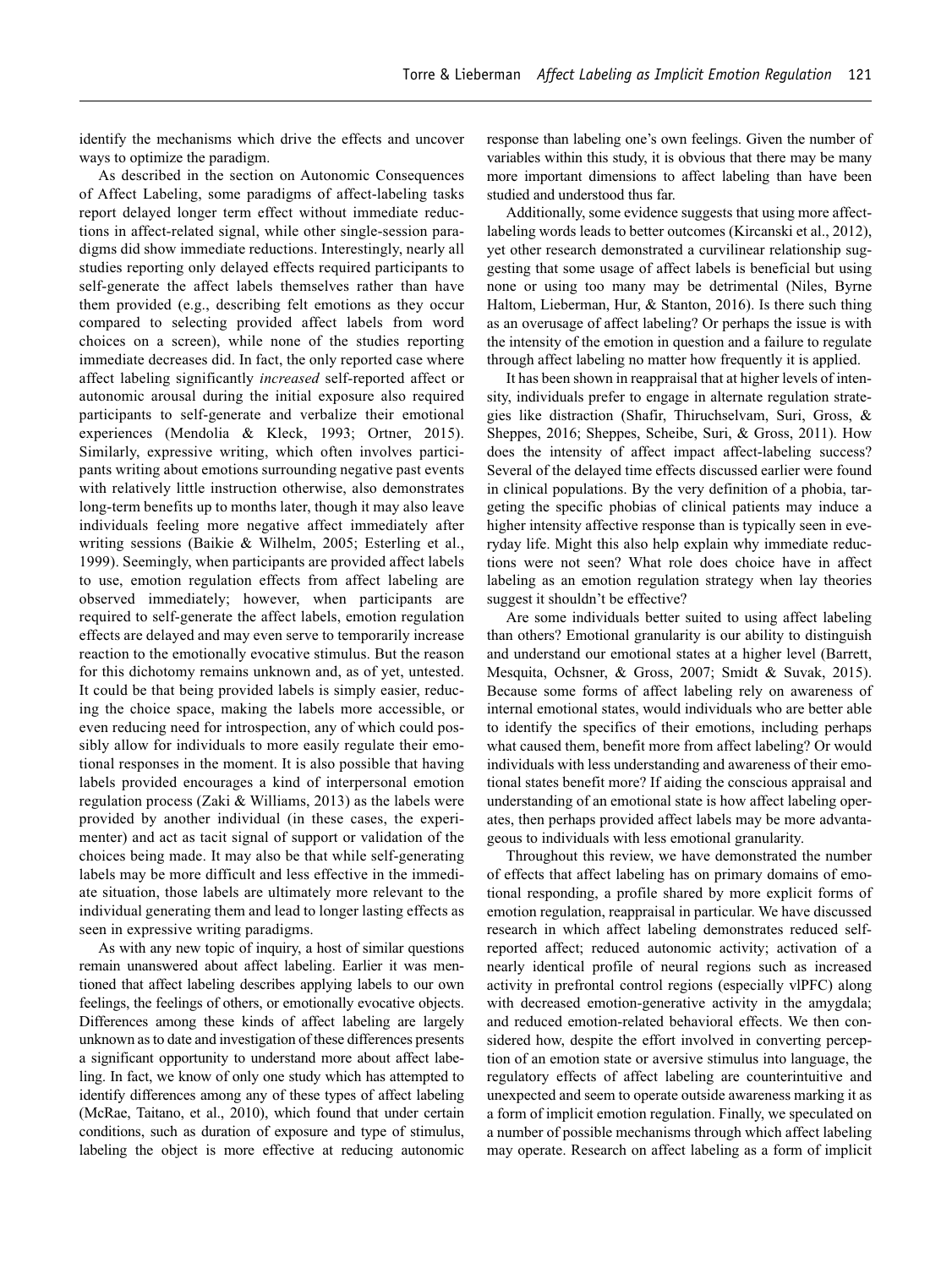emotion regulation is still in its nascent stages; as research moves away from the basic finding that affect labeling can reduce emotional experiences, we will begin to see a clearer picture of how and why affect labeling works.

#### **Declaration of Conflicting Interests**

The author(s) declared no potential conflicts of interest with respect to the research, authorship, and/or publication of this article.

#### **References**

- Baer, R. A. (2004). Assessment of mindfulness by self-report: The Kentucky Inventory of Mindfulness Skills. *Assessment*, *11*(3), 191–206. doi:10.1177/1073191104268029
- Baikie, K. A., & Wilhelm, K. (2005). Emotional and physical health benefits of expressive writing. *Advances in Psychiatric Treatment*, *11*, 338–346. doi:10.1192/apt.11.5.338
- Banks, S. J., Eddy, K. T., Angstadt, M., Nathan, P. J., & Phan, K. L. (2007). Amygdala frontal connectivity during emotion regulation. *Social Cognitive and Affective Neuroscience*, *2*(4), 303–312. doi:10.1093/scan/ nsm029
- Barrett, L. F., Mesquita, B., Ochsner, K. N., & Gross, J. J. (2007). The experience of emotion. *Annual Review of Psychology*, *58*, 373–403. doi:10.1146/annurev.psych.58.110405.085709
- Berkman, E. T., & Lieberman, M. D. (2009). Using neuroscience to broaden emotion regulation: Theoretical and methodological considerations. *Social and Personality Psychology Compass*, *3*(4), 475–493. doi:10.1111/j.1751-9004.2009.00186.x
- Blechert, J., Sheppes, G., Di Tella, C., Williams, H., & Gross, J. J. (2012). See what you think: Reappraisal modulates behavioral and neural responses to social stimuli. *Psychological Science*, *23*(4), 346–353. doi:10.1177/0956797612438559
- Buhle, J. T., Silvers, J. A., Wager, T. D., Lopez, R., Onyemekwu, C., Kober, H., . . . Ochsner, K. N. (2014). Cognitive reappraisal of emotion: A meta-analysis of human neuroimaging studies. *Cerebral Cortex*, *24*(11), 2981–2990. doi:10.1093/cercor/bht154
- Bunge, S. A., Kahn, I., Wallis, J. D., Miller, E. K., & Wagner, A. D. (2003). Neural circuits subserving the retrieval and maintenance of abstract rules. *Journal of Neurophysiology*, *90*(5), 3419–3428. doi:10.1152/ jn.00910.2002
- Burklund, L. J., Craske, M. G., Taylor, S. E., & Lieberman, M. D. (2015). Altered emotion regulation capacity in social phobia as a function of comorbidity. *Social Cognitive and Affective Neuroscience*, *10*(2), 199– 208. doi:10.1093/scan/nsu058
- Burklund, L. J., Creswell, J. D., Irwin, M. R., & Lieberman, M. D. (2014). The common and distinct neural bases of affect labeling and reappraisal in healthy adults. *Frontiers in Psychology*, *5*, 221. doi:10.3389/ fpsyg.2014.00221
- Cohen, J. R., Berkman, E. T., & Lieberman, M. D. (2012). Intentional and incidental self-control in ventrolateral prefrontal cortex. In D. T. Stuss & R. T. Knight (Eds.), *Principles of frontal lobe function* (2nd ed., pp. 417–440). New York, NY: Oxford University Press.
- Cohen, J. R., & Lieberman, M. D. (2010). The common neural basis of exerting self-control in multiple domains. In Y. Trope, R. Hassin & K. N. Ochsner (Eds.), *Self-control* (pp. 141–160). New York, NY: Oxford University Press.
- Constantinou, E., Bogaerts, K., van Diest, I., & van den Bergh, O. (2013). Inducing symptoms in high symptom reporters via emotional pictures: The interactive effects of valence and arousal. *Journal of Psychosomatic Research*, *74*(3), 191–196. doi:10.1016/j.jpsychores.2012.12.015
- Constantinou, E., Bogaerts, K., van Oudenhove, L., Tack, J., van Diest, I., & van den Bergh, O. (2015). Healing words: Using affect labeling to reduce the effects of unpleasant cues on symptom reporting in IBS

patients. *International Journal of Behavioral Medicine*, *22*(4), 512– 520. doi:10.1007/s12529-014-9449-8

- Constantinou, E., van den Houte, M., Bogaerts, K., van Diest, I., & van den Bergh, O. (2014). Can words heal? Using affect labeling to reduce the effects of unpleasant cues on symptom reporting. *Frontiers in Psychology*, *5*, 1–11. doi:10.3389/fpsyg.2014.00807
- Costafreda, S. G., Brammer, M. J., David, A. S., & Fu, C. H. Y. (2008). Predictors of amygdala activation during the processing of emotional stimuli: A meta-analysis of 385 PET and fMRI studies. *Brain Research Reviews*, *58*(1), 57–70. doi:10.1016/j.brainresrev.2007.10.012
- Craske, M. G., Street, L., & Barlow, D. H. (1989). Instructions to focus upon or distract from internal cues during exposure treatment of agoraphobic avoidance. *Behavioral Research and Therapy*, *27*(6), 663–672. doi:10.1016/0005-7967(89)90150-2
- Creswell, J. D., Way, B. M., Eisenberger, N. I., & Lieberman, M. D. (2007). Neural correlates of dispositional mindfulness during affect labeling. *Psychosomatic Medicine*, *69*(6), 560–565. doi:10.1097/ PSY.0b013e3180f6171f
- Daubenmier, J., Hayden, D., Chang, V., & Epel, E. (2014). It's not what you think, it's how you relate to it: Dispositional mindfulness moderates the relationship between psychological distress and the cortisol awakening response. *Psychoneuroendocrinology*, *48*, 11–18. doi:10.1016/j.psyneuen.2014.05.012
- Diekhof, E. K., Geier, K., Falkai, P., & Gruber, O. (2011). Fear is only as deep as the mind allows: A coordinate-based meta-analysis of neuroimaging studies on the regulation of negative affect. *NeuroImage*, *58*(1), 275–285. doi:10.1016/j.neuroimage.2011.05.073
- Ekman, P., Levenson, R. W., & Friesen, W. V. (1983). Autonomic nervous system activity distinguishes among emotions. *Science (New York, N.Y.)*, *221*(4616), 1208–1210. doi:10.1126/science.6612338
- Esterling, B. A., L'Abate, L., Murray, E. J., & Pennebaker, J. W. (1999). Empirical foundations for writing in prevention and psychotherapy: Mental and physical health outcomes. *Clinical Psychology Review*, *19*(1), 79–96. doi:10.1016/S0272-7358(98)00015-4
- Foland, L. C., Altshuler, L. L., Bookheimer, S. Y., Eisenberger, N., Townsend, J., & Thompson, P. M. (2008). Evidence for deficient modulation of amygdala response by prefrontal cortex in bipolar mania. *Psychiatry Research: Neuroimaging*, *162*(1), 27–37. doi:10.1016/j. pscychresns.2007.04.007
- Frank, D. W., Dewitt, M., Hudgens-Haney, M., Schaeffer, D. J., Ball, B. H., Schwarz, N. F., . . . Sabatinelli, D. (2014). Emotion regulation: Quantitative meta-analysis of functional activation and deactivation. *Neuroscience & Biobehavioral Reviews*, *45*, 202–211. doi:10.1016/j. neubiorev. 2014.06.010
- Frijda, N. H. (1986). *The emotions*. Cambridge, UK: Cambridge University Press.
- Golkar, A., Lonsdorf, T. B., Olsson, A., Lindstrom, K. M., Berrebi, J., Fransson, P., . . . Öhman, A. (2012). Distinct contributions of the dorsolateral prefrontal and orbitofrontal cortex during emotion regulation. *PLoS ONE*, *7*(11), e48107. doi:10.1371/journal.pone.0048107
- Goodkind, M. S., Sollberger, M., Gyurak, A., Rosen, H. J., Rankin, K. P., Miller, B., & Levenson, R. (2012). Tracking emotional valence: The role of the orbitofrontal cortex. *Human Brain Mapping*, *33*(4), 753– 762. doi:10.1002/hbm.21251
- Grayson, J. B., Foa, E. B., & Steketee, G. (1982). Habituation during exposure treatment: Distraction vs attention-focusing. *Behaviour Research and Therapy*, *20*(4), 323–328. doi:10.1016/0005-7967(82)90091-2
- Greenberg, L. S. (2002). *Emotion-focused therapy: Coaching clients to work through their feelings*. Washington, DC: American Psychological Association.
- Gross, J. J. (1998a). Antecedent- and response-focused emotion regulation: Divergent consequences for experience, expression, and physiology. *Journal of Personality and Social Psychology*, *74*(1), 224–237.
- Gross, J. J. (1998b). The emerging field of emotion regulation: An integrative review. *Review of General Psychology*, *2*(5), 271–299.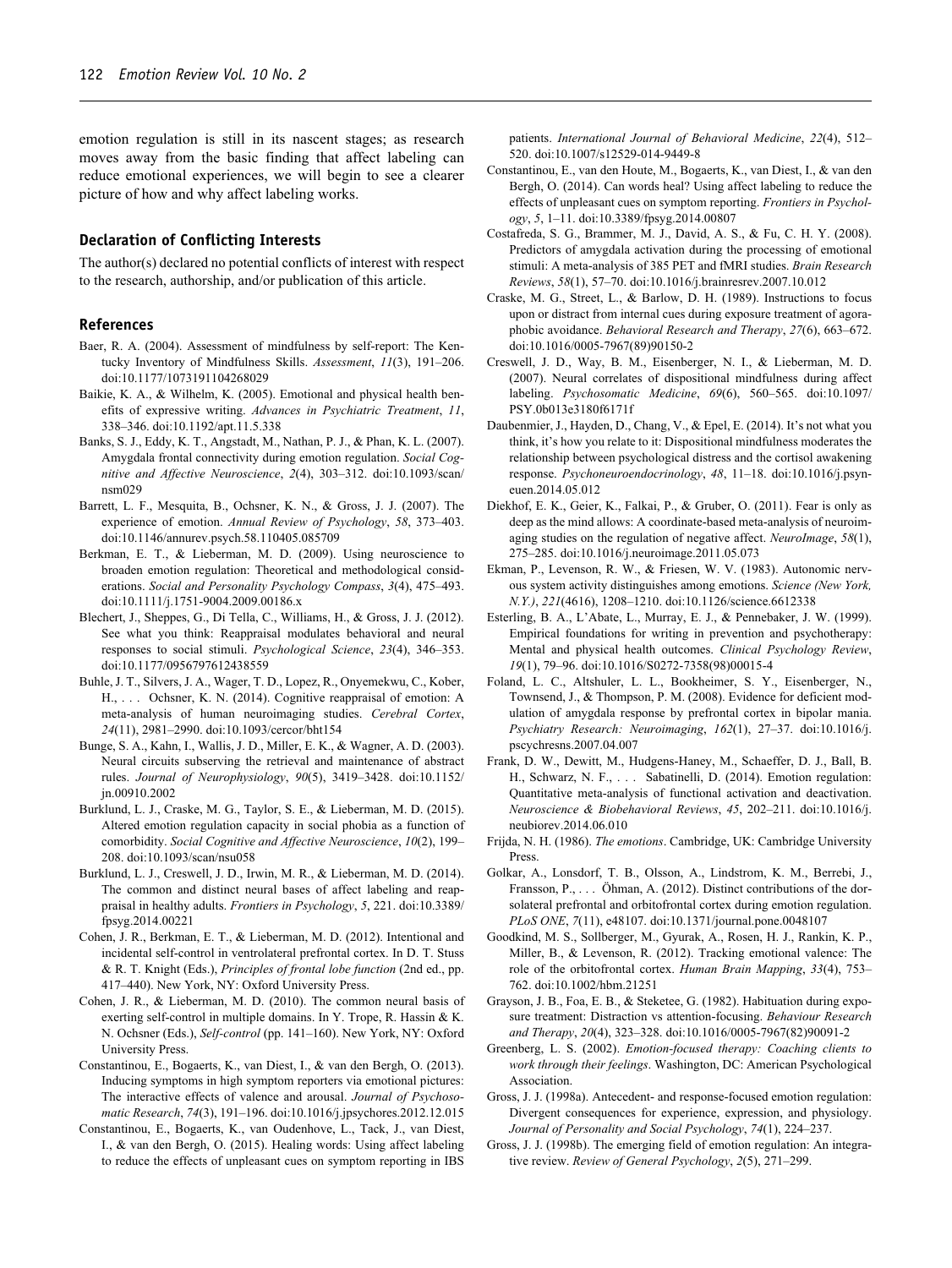- Gross, J. J. (2002). Emotion regulation: Affective, cognitive, and social consequences. *Psychophysiology*, *39*(3), 281–291. doi:10.1017. S0048577201393198
- Gross, J. J. (2015). Emotion regulation: Current status and future prospects. *Psychological Inquiry*, *26*(1), 1–26. doi:10.1080/10478 40X.2014.940781
- Gross, J. J., & Thompson, R. A. (2007). Emotion regulation: Conceptual foundations. In J. J. Gross (Ed.), *Handbook of emotion regulation* (pp. 3–24). New York, NY: Guilford Press.
- Gyurak, A., & Etkin, A. (2014). A neurobiological model of implicit and explicit emotion regulation. In J. J. Gross (Ed.), *Handbook of emotion regulation* (2nd ed., pp. 58–75). New York, NY: The Guilford Press.
- Gyurak, A., Gross, J. J., & Etkin, A. (2011). Explicit and implicit emotion regulation: A dual-process framework. *Cognition & Emotion*, *25*(3), 400–412. doi:10.1080/02699931.2010.544160
- Hariri, A. R., Bookheimer, S. Y., & Mazziotta, J. C. (2000). Modulating emotional responses: Effects of a neocortical network on the limbic system. *NeuroReport*, *11*(1), 43–48. doi:10.1097/00001756-200001170- 00009
- Hariri, A. R., Mattay, V. S., Tessitore, A., Fera, F., & Weinberger, D. R. (2003). Neocortical modulation of the amygdala response to fearful stimuli. *Society of Biological Psychiatry*, *53*, 494–501. doi:10.1016/ S0002-3223(03)01786-9
- Herwig, U., Kaffenberger, T., Jäncke, L., & Brühl, A. B. (2010). Selfrelated awareness and emotion regulation. *NeuroImage*, *50*(2), 734– 741. doi:10.1016/j.neuroimage.2009.12.089
- Hoffman, P., Jefferies, E., & Lambon Ralph, M. A. (2010). Ventrolateral prefrontal cortex plays an executive regulation role in comprehension of abstract words: Convergent neuropsychological and repetitive TMS evidence. *Journal of Neuroscience*, *30*(46), 15450–15456. doi:10.1523/ JNEUROSCI.3783-10.2010
- Hooker, C. I., & Knight, R. T. (2006). The role of lateral orbitofrontal cortex in the inhibitory control of emotion. In D. Zald & S. Rauch (Eds.), *The orbitofrontal cortex* (pp. 307–324). Oxford, UK: Oxford University Press.
- Kalisch, R. (2009). The functional neuroanatomy of reappraisal: Time matters. *Neuroscience & Biobehavioral Reviews*, *33*(8), 1215–1226. doi:10.1016/j.neubiorev.2009.06.003
- Kalisch, R., Wiech, K., Critchley, H. D., Seymour, B., O'Doherty, J. P., Oakley, D. A., . . . Dolan, R. J. (2005). Anxiety reduction through detachment: Subjective, physiological, and neural effects. *Journal of Cognitive Neuroscience*, *17*(6), 874–883. doi:10.1162/0898929054021184
- Kassam, K. S., & Mendes, W. B. (2013). The effects of measuring emotion: Physiological reactions to emotional situations depend on whether someone is asking. *PLoS ONE*, *8*(6), e64959. doi:10.1371/journal. pone.0064959
- Kim, S. H., & Hamann, S. (2012). The effect of cognitive reappraisal on physiological reactivity and emotional memory. *International Journal of Psychophysiology*, *83*(3), 348–356. doi:10.1016/j.ijpsycho.2011.12.001
- Kircanski, K., Lieberman, M. D., & Craske, M. G. (2012). Feelings into words: Contributions of language to exposure therapy. *Psychological Science*, *23*(10), 1086–1091. doi:10.1177/0956797612443830
- Kohn, N., Eickhoff, S. B., Scheller, M., Laird, A. R., Fox, P. T., & Habel, U. (2014). Neural network of cognitive emotion regulation—an ALE meta-analysis and MACM analysis. *NeuroImage*, *87*, 345–355. doi:10.1016/j.neuroimage.2013.11.001
- Koole, S. L., & Rothermund, K. (2011). "I feel better but I don't know why": The psychology of implicit emotion regulation. *Cognition & Emotion*, *25*(3), 389–399. doi:10.1080/02699931.2010.550505
- Kragel, P. A., & LaBar, K. S. (2014). Advancing emotion theory with multivariate pattern classification. *Emotion Review*, *6*, 160–174. doi:10.1177/1754073913512519
- Kreibig, S. D. (2010). Autonomic nervous system activity in emotion: A review. *Biological Psychology*, *84*(3), 394–421. doi:10.1016/j.biopsycho.2010.03.010
- Kross, E., & Ayduk, O. (2017). Self-distancing: Theory, research, and current directions. In J. M. Olson (Ed.), *Advances in experimental social psychology* (Vol. 55, pp. 81–136). Cambridge, MA: Academic Press.
- Kross, E., Ayduk, O., & Mischel, W. (2005). When asking "why" does not hurt. Distinguishing rumination from reflective processing of negative emotions. *Psychological Science*, *16*(9), 709–715. doi:10.1111/j.1467- 9280.2005.01600.x
- Levenson, R. W. (1999). The intrapersonal functions of emotion. *Cognition & Emotion*, *13*(5), 481–504. doi:10.1080/026999399379159
- Levenson, R. W. (2003). Blood, sweat, and fears. *Annals of the New York Academy of Sciences*, *1000*(1), 348–366. doi:10.1196/ annals.1280.016
- Lieberman, M. D., Eisenberger, N. I., Crockett, M. J., Tom, S. M., Pfeifer, J. H., & Way, B. M. (2007). Putting feelings into words: Affect labeling disrupts amygdala activity in response to affective stimuli. *Psychological Science*, *18*(5), 421–428. doi:10.1111/j.1467-9280.2007.01916.x
- Lieberman, M. D., Hariri, A. R., Jarcho, J. M., Eisenberger, N. I., & Bookheimer, S. Y. (2005). An fMRI investigation of race-related amygdala activity in African-American and Caucasian-American individuals. *Nature Neuroscience*, *8*(6), 720–722. doi:10.1038/nn1465
- Lieberman, M. D., Inagaki, T. K., Tabibnia, G., & Crockett, M. J. (2011). Subjective responses to emotional stimuli during labeling, reappraisal, and distraction. *Emotion*, *11*(3), 468–480. doi:10.1037/a0023503
- Lindquist, K. A., Gendron, M., & Satpute, A. B. (2016). Language and emotion: Putting words into feelings and feelings into words. In L. F. Barrett, M. Lewis & J. M. Haviland-Jones (Eds.), *Handbook of emotions* (4th ed., pp. 579–594). New York, NY: Guilford Press.
- Lindquist, K. A., Satpute, A. B., & Gendron, M. (2015). Does language do more than communicate emotion? *Current Directions in Psychological Science*, *24*(2), 99–108. doi:10.1177/0963721414553440
- Matejka, M., Kazzer, P., Seehausen, M., Bajbouj, M., Klann-Delius, G., Menninghaus, W., ... Prehn, K. (2013). Talking about emotion: Prosody and skin conductance indicate emotion regulation. *Frontiers in Psychology*, *4*, 260. doi:10.3389/fpsyg.2013.00260
- Mauss, I. B., Levenson, R. W., McCarter, L., Wilhelm, F. H., & Gross, J. J. (2005). The tie that binds? Coherence among emotion experience, behavior, and physiology. *Emotion*, *5*(2), 175–190. doi:10.1037/1528- 3542.5.2.175
- McRae, K., Ciesielski, B., & Gross, J. J. (2012). Unpacking cognitive reappraisal: Goals, tactics, and outcomes. *Emotion*, *12*(2), 250–255. doi:10.1037/a0026351
- McRae, K., Hughes, B., Chopra, S., Gabrieli, J. D. E., Gross, J. J., & Ochsner, K. N. (2010). The neural bases of distraction and reappraisal. *Journal of Cognitive Neuroscience*, *22*(2), 248–262. doi:10.1162/ iocn.2009.21243
- McRae, K., Jacobs, S. E., Ray, R. D., John, O. P., & Gross, J. J. (2012). Individual differences in reappraisal ability: Links to reappraisal frequency, well-being, and cognitive control. *Journal of Research in Personality*, *46*(1), 2–7. doi:10.1016/j.jrp.2011.10.003
- McRae, K., Taitano, E. K., & Lane, R. D. (2010). The effects of verbal labelling on psychophysiology: Objective but not subjective emotion labelling reduces skin-conductance responses to briefly presented pictures. *Cognition & Emotion*, *24*(5), 829–839. doi:10.1080/02699930902797141
- Mendes, W. B., Major, B., McCoy, S., & Blascovich, J. (2008). How attributional ambiguity shapes physiological and emotional responses to social rejection and acceptance. *Journal of Personality and Social Psychology*, *94*(2), 278–291. doi:10.1037/0022-3514.94.2.278
- Mendolia, M., & Kleck, R. E. (1993). Effects of talking about a stressful event on arousal: Does what we talk about make a difference? *Journal of Personality and Social Psychology*, *64*(2), 283–292. doi:10.1037/0022- 3514.64.2.283
- Thomassin, K., Morelen, D., & Suveg, C. (2012). Emotion Reporting Using Electronic Diaries Reduces Anxiety Symptoms in Girls With Emotion Dysregulation. *Journal of Contemporary Psychotherapy*, *42*(4), 207–213. [http://doi.org/10.1007/s10879-012-9205-9.](http://doi.org/10.1007/s10879-012-9205-9)